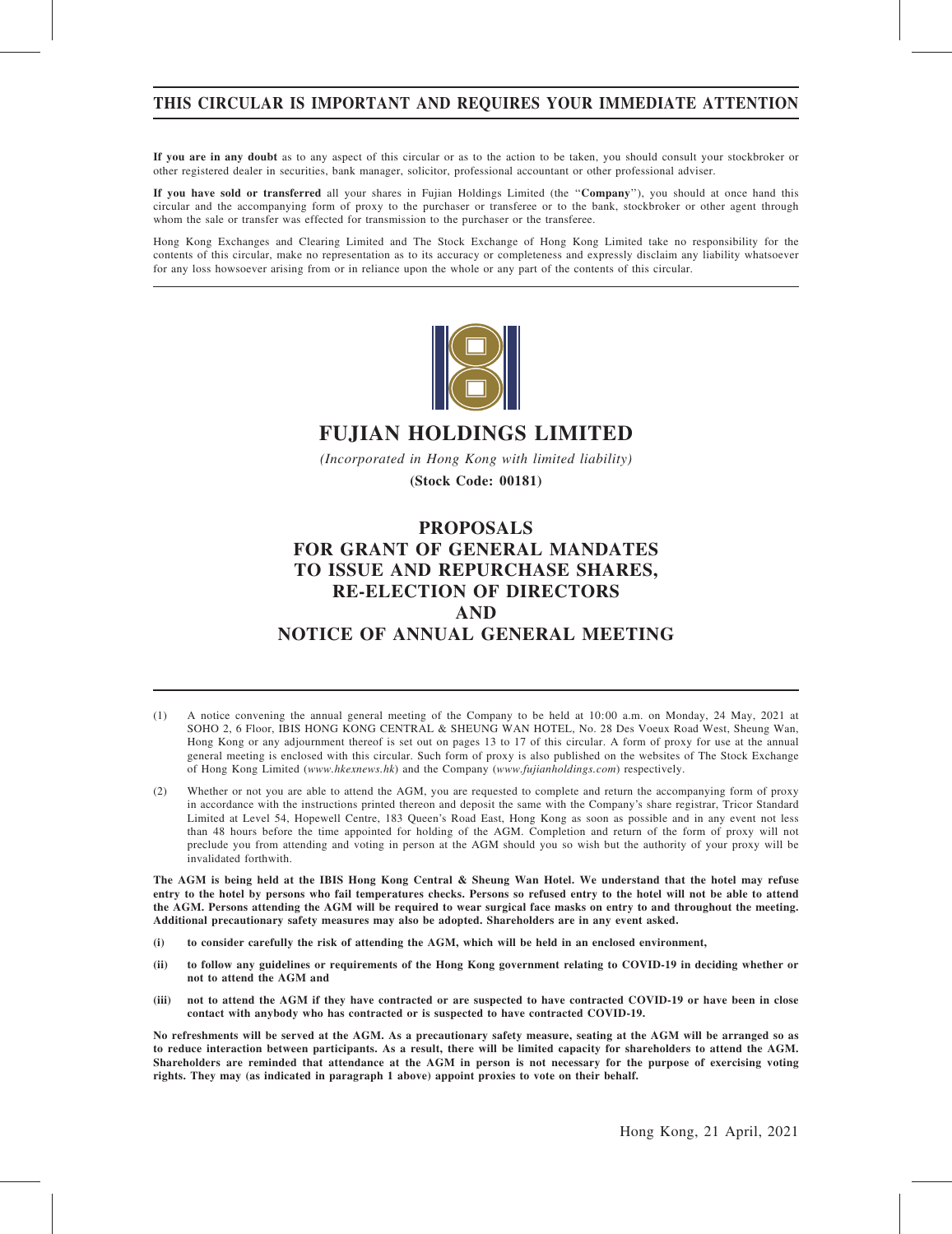# **CONTENTS**

# Page

| <b>LETTER FROM THE BOARD</b>                                                                                                                                                                                                   |                |  |  |
|--------------------------------------------------------------------------------------------------------------------------------------------------------------------------------------------------------------------------------|----------------|--|--|
|                                                                                                                                                                                                                                | 3              |  |  |
| General Mandate to Issue Shares (and the context of the Shares Shares Shares Shares Shares Shares Shares Shares Shares Shares Shares Shares Shares Shares Shares Shares Shares Shares Shares Shares Shares Shares Shares Share | $\overline{4}$ |  |  |
|                                                                                                                                                                                                                                | $\overline{4}$ |  |  |
|                                                                                                                                                                                                                                | $\overline{4}$ |  |  |
|                                                                                                                                                                                                                                | $\overline{4}$ |  |  |
|                                                                                                                                                                                                                                | 5              |  |  |
|                                                                                                                                                                                                                                | 5              |  |  |
|                                                                                                                                                                                                                                | 5              |  |  |
| APPENDIX I – EXPLANATORY STATEMENT ON SHARE REPURCHASE                                                                                                                                                                         | 6              |  |  |
| APPENDIX II - DETAILS OF THE RETIRING DIRECTORS PROPOSED TO BE                                                                                                                                                                 |                |  |  |
| RE-ELECTED AT THE ANNUAL GENERAL MEETING                                                                                                                                                                                       | $\mathbf Q$    |  |  |
|                                                                                                                                                                                                                                | 13             |  |  |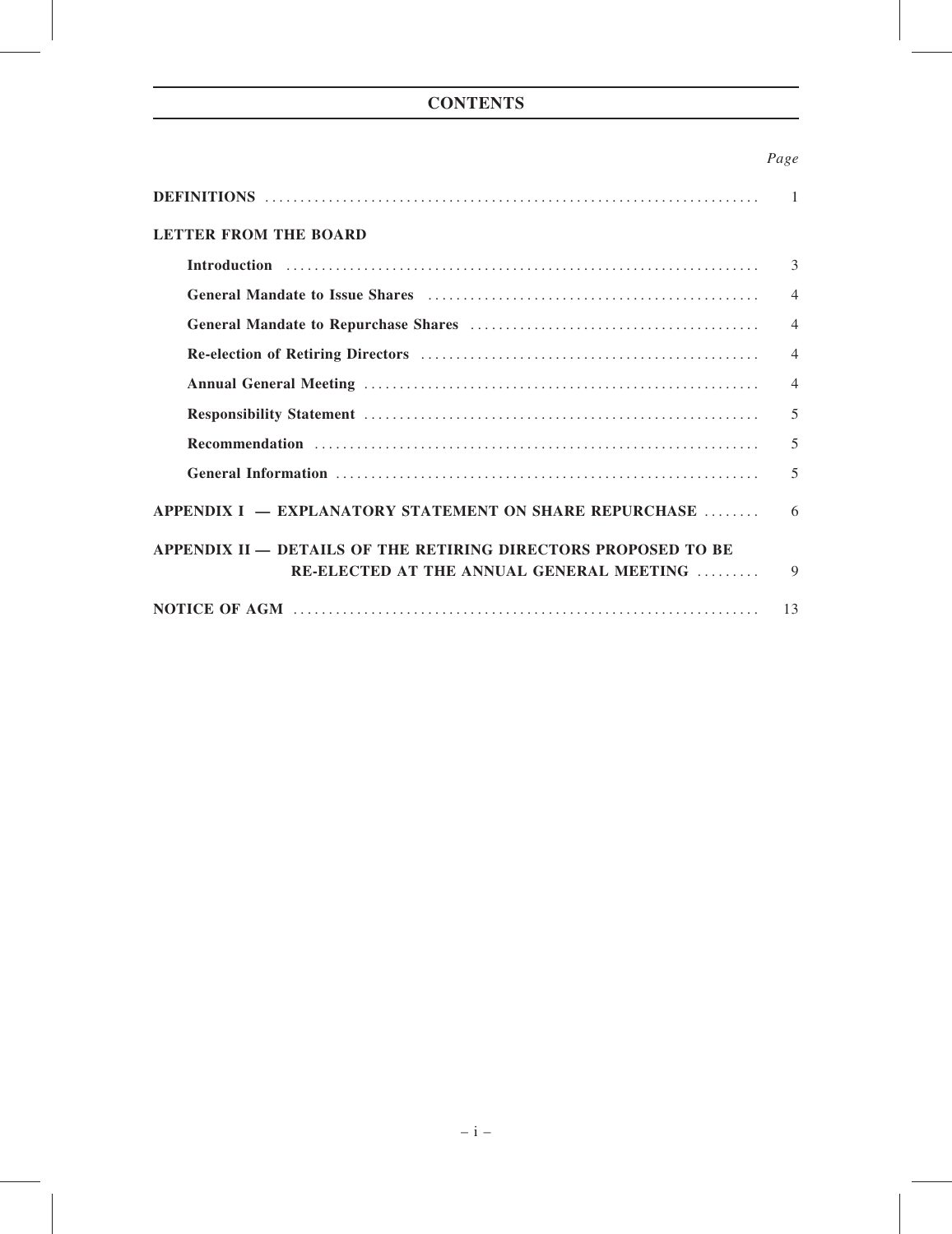# DEFINITIONS

In this circular, unless the context otherwise requires, the following expressions shall have the following meanings:

| "AGM"                     | the annual general meeting of the Company to be held at<br>10:00 a.m. on 24 May 2021 at SOHO 2, 6 Floor, IBIS HONG<br>KONG CENTRAL & SHEUNG WAN HOTEL, No. 28 Des<br>Voeux Road West, Sheung Wan, Hong Kong                                                                                                  |
|---------------------------|--------------------------------------------------------------------------------------------------------------------------------------------------------------------------------------------------------------------------------------------------------------------------------------------------------------|
| "Articles"                | the articles of association of the Company                                                                                                                                                                                                                                                                   |
| "associate(s)"            | has the meaning ascribed to it under the Listing Rules                                                                                                                                                                                                                                                       |
| "Board"                   | the board of directors or a duly authorised committee thereof                                                                                                                                                                                                                                                |
| "Company"                 | Fujian Holdings Limited, a company incorporated in Hong<br>Kong with limited liability, the shares of which are listed on<br>the Stock Exchange                                                                                                                                                              |
| "connected person(s)"     | has the meaning ascribed to it under the Listing Rules                                                                                                                                                                                                                                                       |
| "Director(s)"             | the director(s) of the Company                                                                                                                                                                                                                                                                               |
| "General Mandate"         | the general and unconditional mandate proposed to be granted<br>to the Directors to allot, issue and otherwise deal with Shares<br>not exceeding 20% of the total number of issued shares of the<br>Company at the date of the passing of the relevant resolution<br>granting the general mandate at the AGM |
| "Group"                   | the Company and its subsidiaries                                                                                                                                                                                                                                                                             |
| "Hong Kong"               | the Hong Kong Special Administrative Region of the People's<br>Republic of China                                                                                                                                                                                                                             |
| "HC Tech"                 | H.C Technology Capital Company Limited, a controlling<br>shareholder, which beneficially holds 770,016,722 shares<br>representing approximately 67.22% if the issued share capital<br>of the Company                                                                                                         |
| "Latest Practicable Date" | 13 April, 2021, being the latest practicable date prior to the<br>printing of this circular for the purpose of ascertaining<br>information contained herein                                                                                                                                                  |
| "Listing Rules"           | the Rules Governing the Listing of Securities on The Stock<br>Exchange of Hong Kong Limited, as amended from time to<br>time                                                                                                                                                                                 |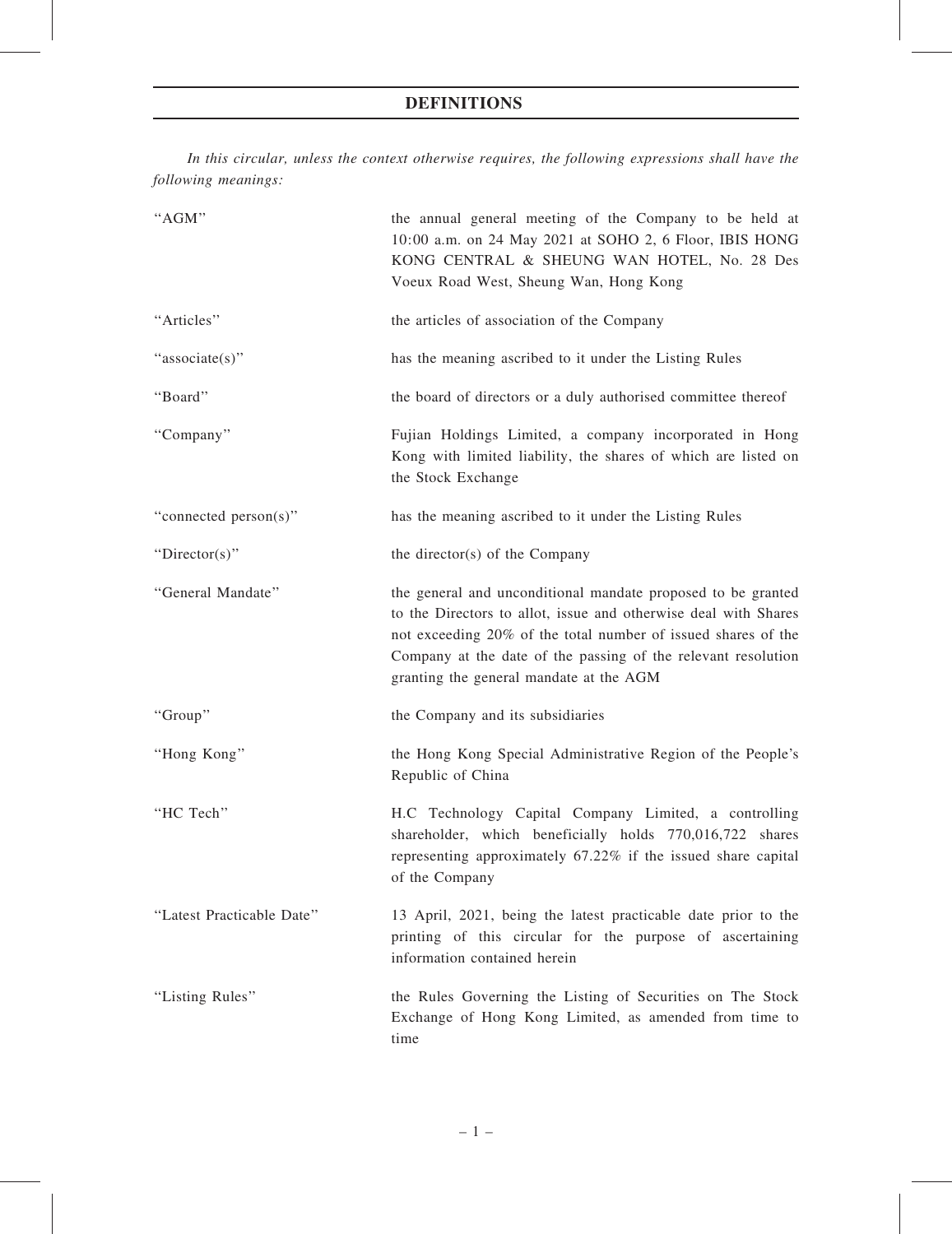# DEFINITIONS

| "Repurchase Mandate"       | the general and unconditional mandate proposed to be granted<br>to the Directors to repurchase the Shares not exceeding 10% of<br>the total number of issued shares of the Company as at the<br>date of passing the resolution granting such repurchase<br>mandate at the AGM |
|----------------------------|-------------------------------------------------------------------------------------------------------------------------------------------------------------------------------------------------------------------------------------------------------------------------------|
| "SFO"                      | the Securities and Futures Ordinance (Chapter 571 of the Laws<br>of Hong Kong), as amended from time to time                                                                                                                                                                  |
| "Share $(s)$ "             | ordinary share(s) (may be divided or consolidated or converted<br>into) in the capital of the Company                                                                                                                                                                         |
| "Shareholder(s)"           | $holder(s)$ of the Share(s) in issue                                                                                                                                                                                                                                          |
| "Share Repurchase Rules"   | the relevant rules set out in the Listing Rules to regulate the<br>repurchase by companies with primary listing on the Stock<br>Exchange of their own securities on the Stock Exchange                                                                                        |
| "Stock Exchange"           | The Stock Exchange of Hong Kong Limited                                                                                                                                                                                                                                       |
| "substantial shareholders" | has the meaning ascribed to it under the Listing Rules                                                                                                                                                                                                                        |
| "Takeovers Code"           | the code on Takeover and Mergers as amended from time to<br>and administered by the Securities<br>time<br>and<br>Future<br>Commission of Hong Kong                                                                                                                            |
| "HK\$ and cents"           | the lawful currency of Hong Kong, Hong Kong dollars and<br>cents respectively                                                                                                                                                                                                 |
| $\lq q_0$ "                | percent                                                                                                                                                                                                                                                                       |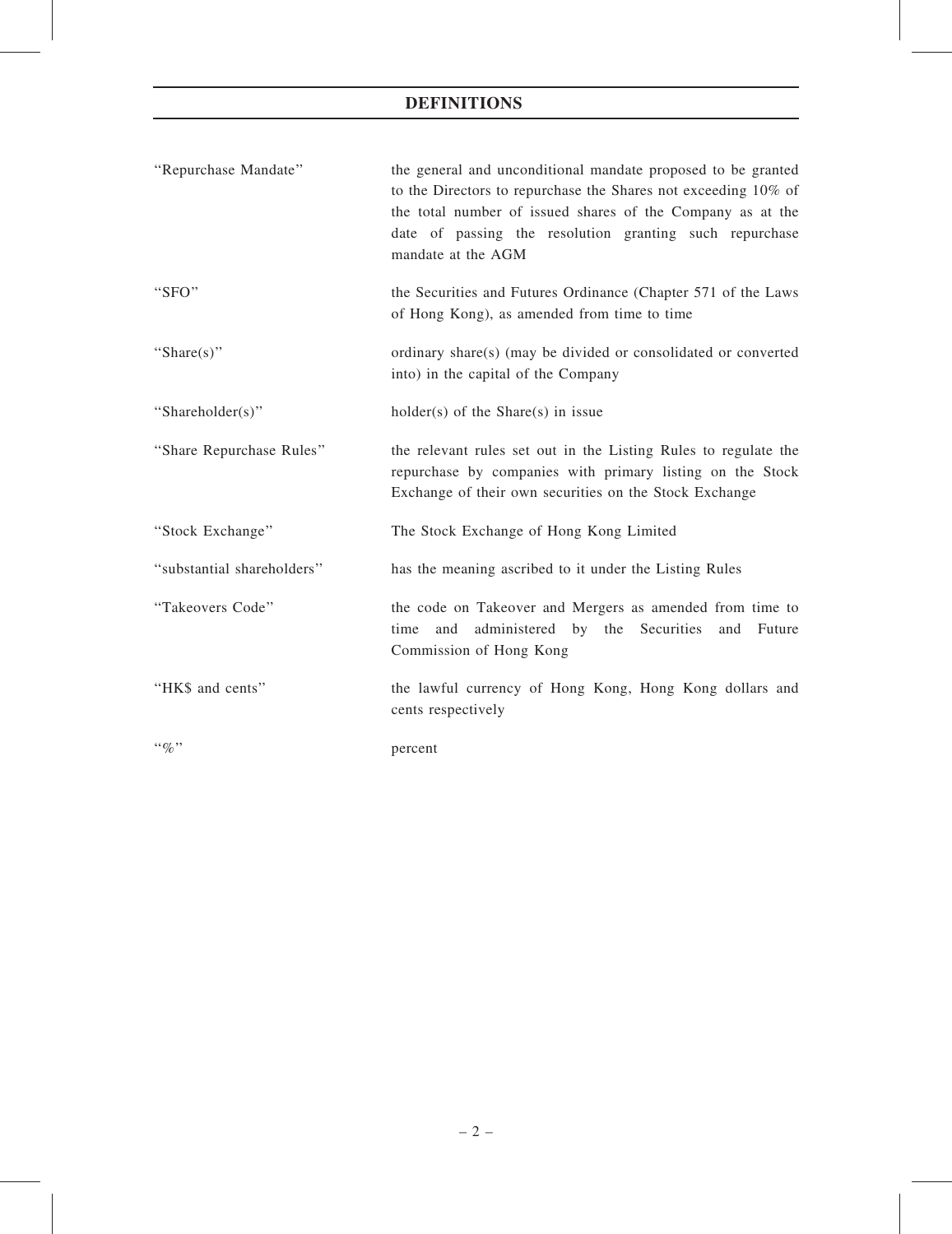# LETTER FROM THE BOARD



# FUJIAN HOLDINGS LIMITED

(Incorporated in Hong Kong with limited liability) (Stock Code: 00181)

Executive Directors: Chen Yangbiao (Chairman) Chen Danyun Chen Yang

Non-executive Directors: Feng Qiang Wang Ruilian Weng Weijian

Independent Non-executive Directors: Lam Kwong Siu Ng Man Kung Liu Mei Ling Rhoda

Registered Office: Room 3306–8, 33rd Floor West Tower Shun Tak Centre 200 Connaught Road Central Hong Kong

Hong Kong, 21 April, 2021

To the Shareholders

Dear Sir or Madam,

# PROPOSALS FOR GRANT OF GENERAL MANDATES TO ISSUE AND REPURCHASE SHARES, RE-ELECTION OF RETIRING DIRECTORS AND NOTICE OF ANNUAL GENERAL MEETING

## 1. INTRODUCTION

The purpose of this circular is to provide you with information regarding the proposed resolutions relating to (i) the granting of the General Mandate; (ii) the granting of the Repurchase Mandate; and (iii) the re-election of the retiring Directors, to enable you to make an informed voting decision.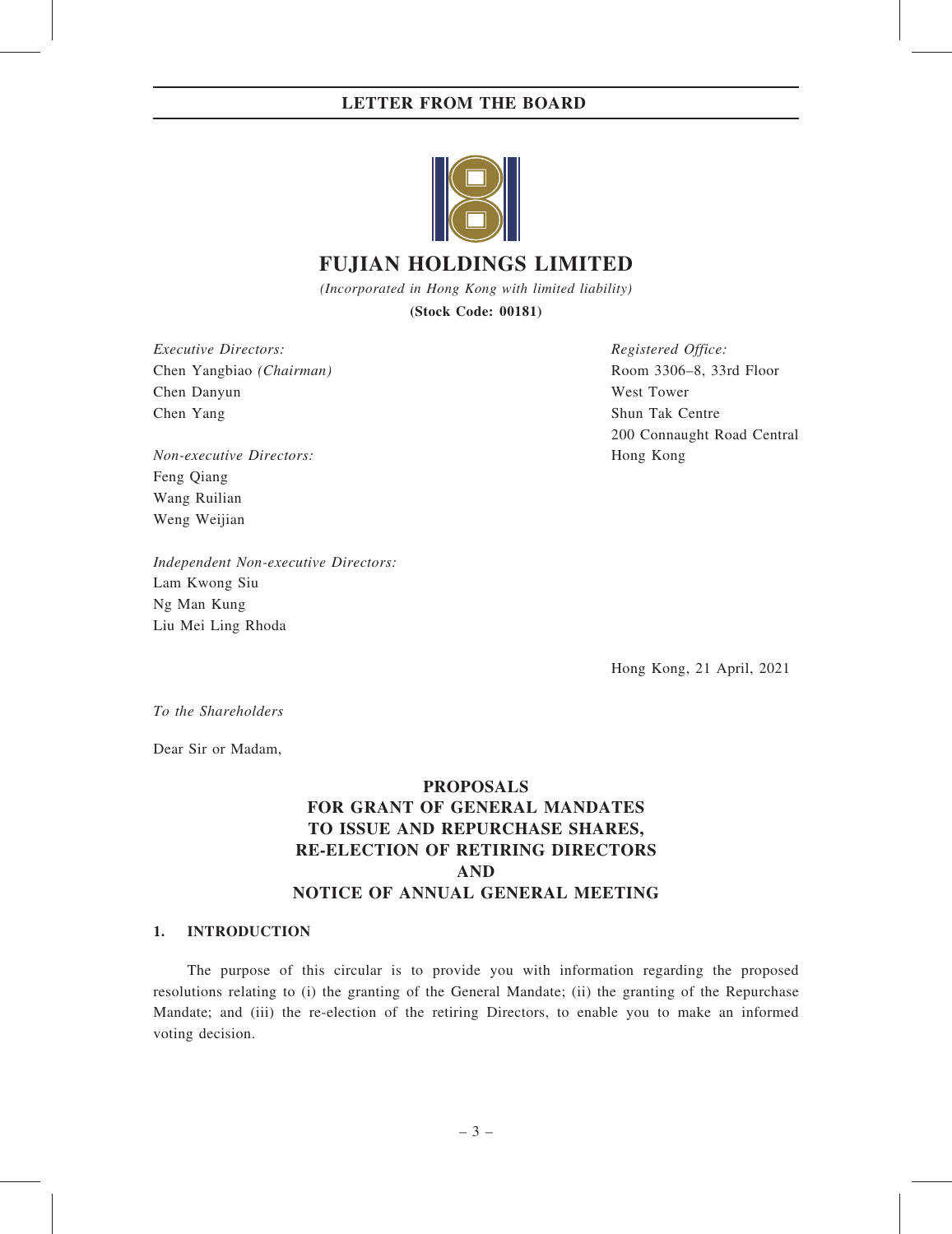## LETTER FROM THE BOARD

At the AGM, ordinary resolutions will be proposed to grant to the Directors general and unconditional mandates to issue and repurchase securities of the Company since the previous granted on 27 May, 2020 to the Directors will expire at the AGM.

#### 2. GENERAL MANDATE TO ISSUE SHARES

At the AGM, an ordinary resolution will be proposed to grant the Directors the General Mandate to allot, issue and deal with new Shares not exceeding 20% of the total number of issued shares of the Company as at the date of passing such resolution. Another ordinary resolution will be proposed to extend the aforesaid 20% limit by the number of Shares repurchased by the Company under the authority of the Repurchase Mandate not exceeding 10% of the total number of issued shares of the Company as at the date of passing of such resolution.

#### 3. GENERAL MANDATE TO REPURCHASE SHARES

At the AGM, an ordinary resolution will be proposed that the Directors be granted the Repurchase Mandate to exercise all powers of the Company to repurchase Shares not exceeding 10% of the total number of issued shares of the Company as at the date of passing of such resolution. The Company's authority is restricted to the purchase of the Company's securities on the Stock Exchange and otherwise in accordance with the Listing Rules.

In accordance with the Share Repurchase Rules, which regulate the repurchase by companies with a primary listing on the Stock Exchange of their own securities, the Company is required to send to Shareholders an explanatory statement containing information reasonably necessary to enable Shareholders to make an informed decision on whether to vote for or against the resolution to approve the purchase by the Company of its own Shares. This explanatory statement is set out in Appendix I to this circular.

## 4. RE-ELECTION OF RETIRING DIRECTORS

Pursuant to the Articles, Mr. Chen Yang, Mr. Feng Qiang and Ms. Liu Mei Ling Rhoda will retire from office at the AGM and, being eligible, offer themselves for re-election.

The abovementioned retiring Directors, being eligible, shall offer themselves for re-election at the Annual General Meeting. Details of such Directors are set out in Appendix II to this circular.

## 5. ANNUAL GENERAL MEETING

Notice of the AGM to be held at 10:00 a.m. on Monday, 24 May 2021 at SOHO 2, 6 Floor, IBIS HONG KONG CENTRAL & SHEUNG WAN HOTEL, No. 28 Des Voeux Road West, Sheung Wan, Hong Kong, is set out on pages 13 to 17 of this circular, at which, among others things, the resolutions relating to the General Mandate and the Repurchase Mandate will be proposed to the Shareholders.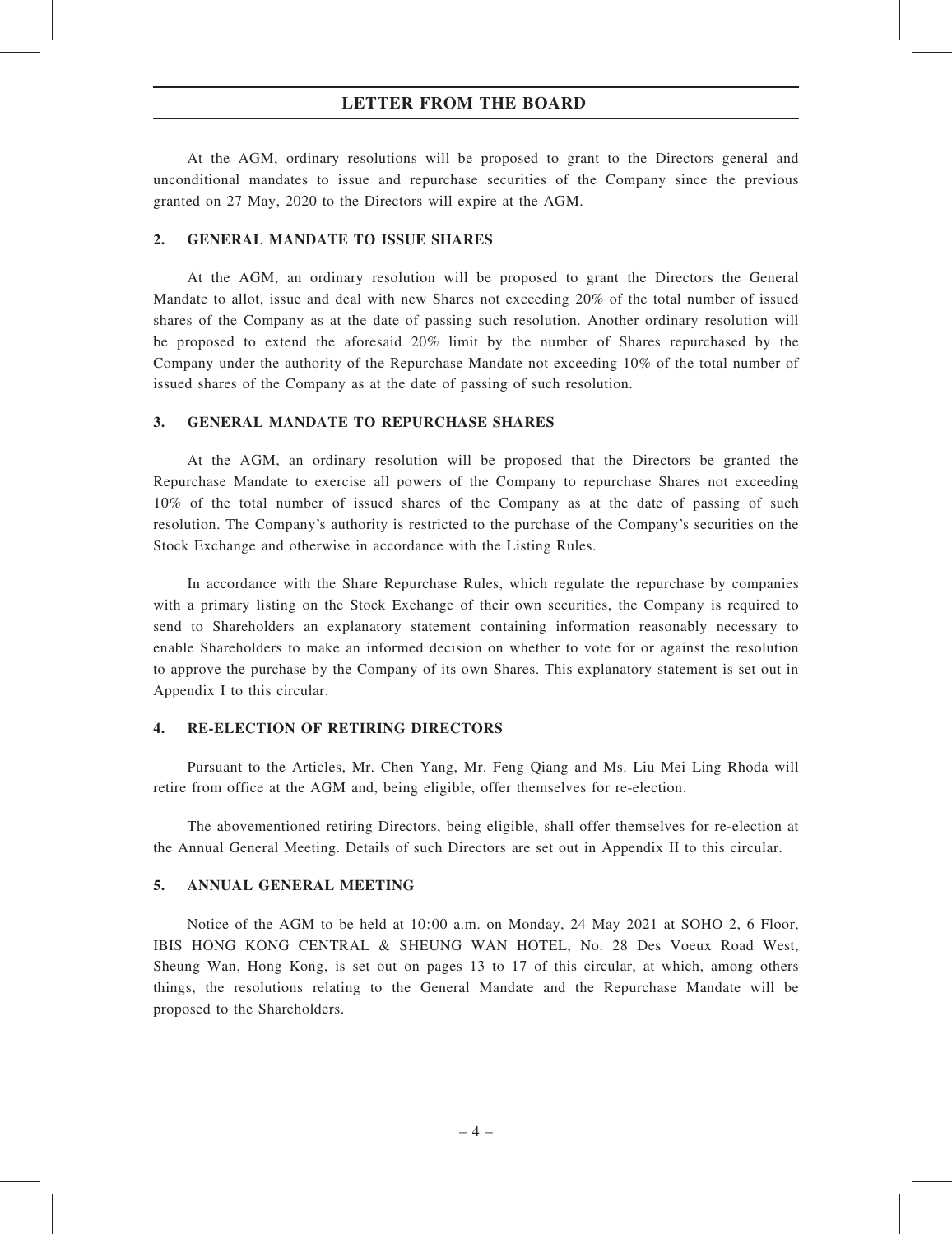# LETTER FROM THE BOARD

Pursuant to the Listing Rules, any vote of shareholders at a general meeting must be taken by poll under Rule 13.39(4) of the Listing Rules. Accordingly, all resolutions will be put to vote by way of poll at the AGM. An announcement on the poll vote results will be made by the Company after the AGM in the manner prescribed under Rule 13.39(5) of the Listing Rules.

A form of proxy for use at the AGM is enclosed. Whether or not you intend to be present at the AGM, you are requested to complete the form of proxy and return it to the Company's share registrar, Tricor Standard Limited at Level 54, Hopewell Centre, 183 Queen's Road East, Hong Kong as soon as possible in accordance with the instructions printed thereon and in any event not less than 48 hours before the time appointed for holding of the AGM. Completion and return of the form of proxy will not preclude you from attending and voting in person at the AGM should you so wish but the authority of your proxy will be invalidated forthwith.

#### 6. RESPONSIBILITY STATEMENT

This circular, for which the Directors collectively and individually accept full responsibility, includes particulars given in compliance with the Listing Rules for the purpose of giving information with regard to the Company. The Directors, having made all reasonable enquiries, confirm that to the best of their knowledge and belief the information contained in this circular is accurate and complete in all material aspects and not misleading or deceptive, and there are no other matters the omission of which would make any statement herein or this circular misleading.

#### 7. RECOMMENDATION

The Directors believe that the granting of the General Mandate, the granting of the Repurchase Mandate and the re-election of the said Directors are in the best interests of the Company and the Shareholders as a whole and recommend you to vote in favour of such resolutions to be proposed at the AGM.

#### 8. GENERAL INFORMATION

Your attention is drawn to the additional information set out in the Appendix I (Explanatory Statement on Share Repurchase) and Appendix II (Details of the Retiring Directors Proposed to be Re-elected at the AGM) to the circular.

> Yours faithfully, By order of the Board Fujian Holdings Limited Chen Yangbiao Chairman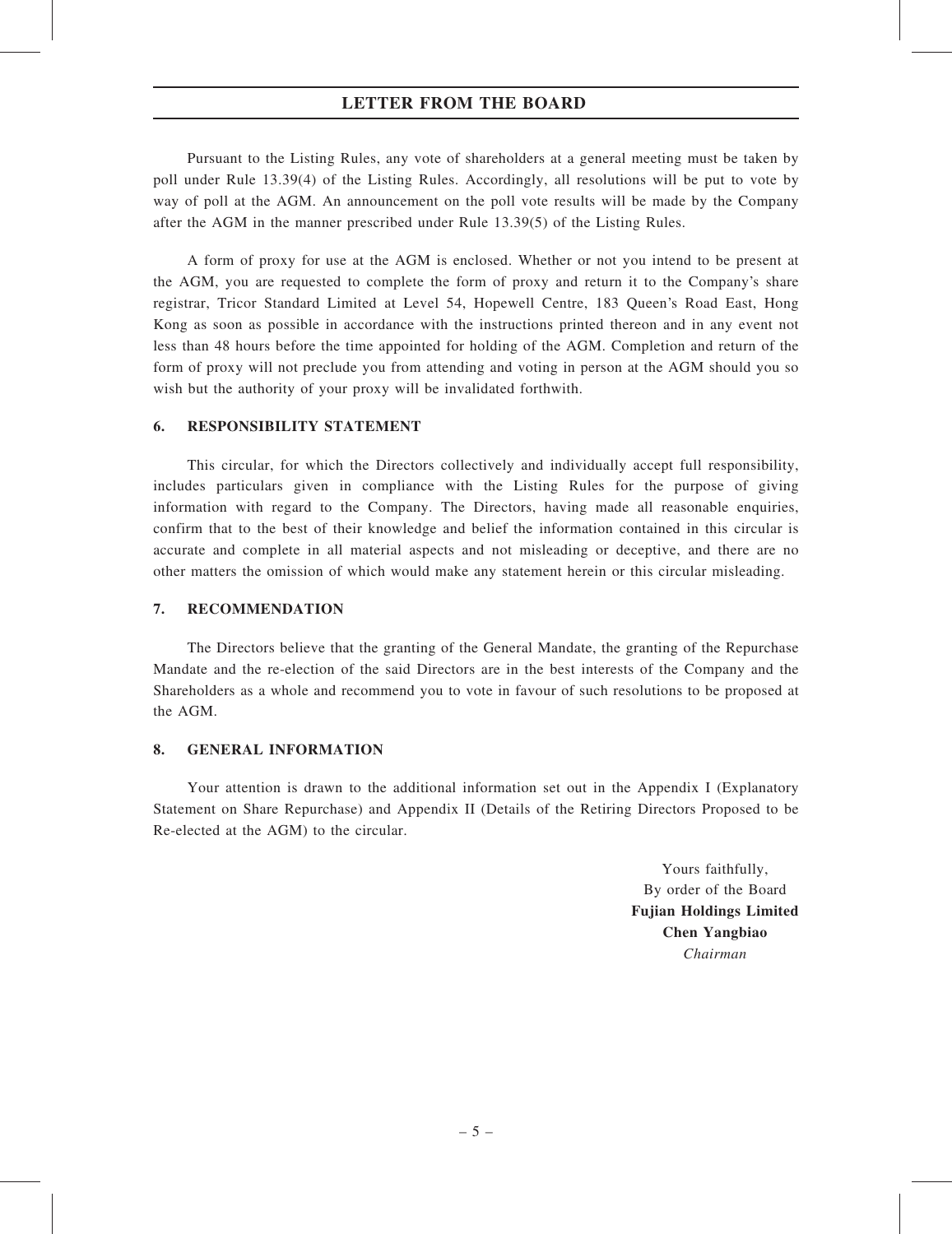# APPENDIX I EXPLANATORY STATEMENT ON SHARE REPURCHASE

This appendix serves as an explanatory statement, as required by the Share Repurchase Rules, to provide requisite information to you for your consideration of the proposal to permit the repurchase of Shares of the Company not exceeding 10% of the total number of issued shares of the Company at the date of passing resolution number 5 (the ''Ordinary Resolution'') referred to in the notice convening the AGM dated 24 May, 2021.

### 1. SHAREHOLDERS' APPROVAL

The Share Repurchase Rules provide that all on-market share repurchase made by the Company with and its primary listing on the Stock Exchange must be of fully paid up shares and approved in advance by an ordinary resolution, either by way of a general mandate or by special approval in relation to specific transactions.

#### 2. SHARE CAPITAL

As at the Latest Practicable Date, the issued and fully paid-up share capital of the Company comprised 1,145,546,000 Shares.

Subject to the passing of the Ordinary Resolution and on the basis that no further Shares are issued or repurchased prior to the AGM, the Company would be allowed to repurchase a maximum of 114,554,600 Shares.

#### 3. REASONS FOR REPURCHASE

The Directors believe that the Repurchase Mandate is in the best interests of the Company and the Shareholders. Such repurchase may, depending on market conditions and funding arrangement at the time, lead to an enhancement of the net assets and/or earnings per Share and will only be made when the Directors believe that such a repurchase will benefit the Company and the Shareholders.

#### 4. FUNDING ANP IMPACT OF REPURCHASES

In repurchasing the Shares, the Company may only apply funds legally available for such purpose in accordance with the memorandum of association of the Company, the Articles and all applicable laws of Hong Kong.

The Directors consider that there may be material adverse effect on the working capital and the gearing position of the Company (as compared with the position disclosed in the Company's latest published audited accounts for the year ended 31 December, 2020), if any the Repurchase Mandate is exercised in full during the proposed repurchase period. However, the Directors do not intend to exercise the Repurchase Mandate to such an extent as would, in any circumstances, have a material adverse effect on the working capital or the gearing position which in the opinion of the Directors from time to time appropriate for the Company.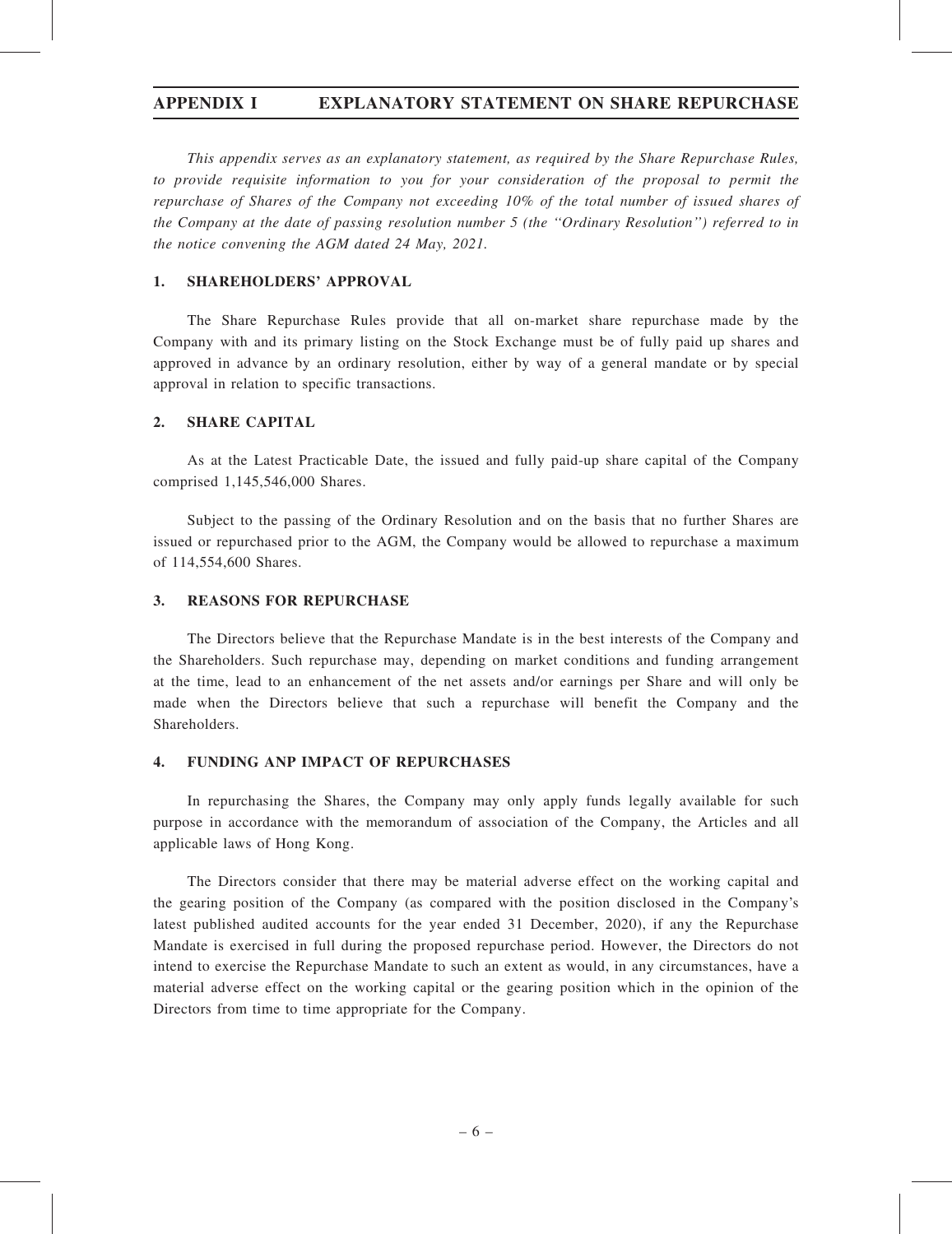# APPENDIX I EXPLANATORY STATEMENT ON SHARE REPURCHASE

### 5. UNDERTAKING

The Directors have undertaken to the Stock Exchange to exercise the power of the Company to make repurchase pursuant to the Repurchase Mandate in accordance with the Listing Rules, the applicable laws of Hong Kong, the memorandum of association of the Company and the Articles.

None of the Directors nor, to the best of their knowledge having made all reasonable enquiries, any of their close associates, have any present intention to sell Shares to the Company or its subsidiaries under the Repurchase Mandate in the event that the Repurchase Mandate is approved by the Shareholders.

The Company has not been notified by any core connected persons (as defined under the Listing Rules) of the Company that they have a present intention to sell any Shares to the Company or its subsidiaries, or that they have undertaken not to do, in the event that the Repurchase Mandate is approved by the Shareholders.

#### 6. TAKEOVERS CODE

If as a result of a repurchase of Shares by the Company, a Shareholder's proportionate interest in the voting rights of the Company increases, such increase will be treated as an acquisition for the purpose of the Takeovers Code. As a result, a Shareholder, or a group of Shareholders acting in concert, depending on the level of increase of its or their shareholding, could obtain or consolidate control of the Company and become obliged to make a mandatory offer in accordance with Rules 26 and 32 of the Takeovers Code.

As at the Latest Practicable Date, the substantial shareholders, HC Tech and parties acting in concert with it are interested in Shares, representing approximately 68.70% of the issued Shares. In the event the repurchase of shares under the Repurchase Mandate is exercised in full, the aggregate shareholding of HC Tech and parties acting in concert with it will be increased to approximately 76.33% of the issued Shares. The Directors are not aware of any consequences which would arise under the Takeovers Code as a consequence of any repurchases pursuant to the Repurchase Mandate. The Directors have no intention of exercising the power to repurchase shares pursuant to the Repurchase Mandate to such extent as would result in the level of shareholdings in the Company held by public shareholders falling below 25%. Pursuant to the undertaking given by HC Tech and parties acting in concert with it, in the event if the Repurchase Mandate is exercised and resulted the public shareholdings fall below the minimum prescribed percentage of 25% laid down in Rule 8.08 of the Listing Rules, HC Tech and its acting in concert will place out such number of shares so as to reduce their aggregate shareholding to 75% or less of the issued capital of the Company. Save as aforesaid, Directors are not aware of any other consequences which would arise under the Takeovers Code as a result of any repurchase of shares pursuant to the Repurchase Mandate.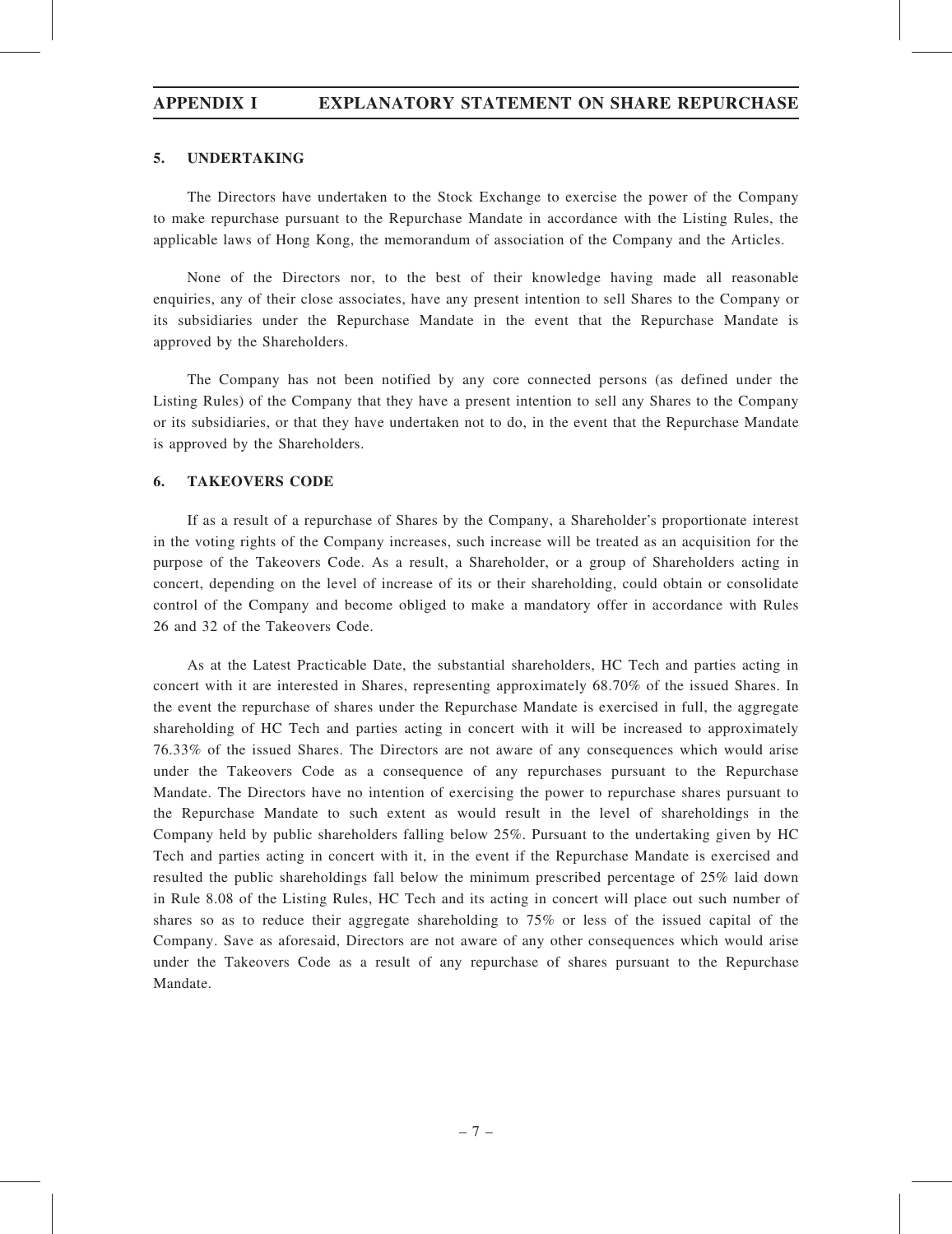# APPENDIX I EXPLANATORY STATEMENT ON SHARE REPURCHASE

## 7. SHARE PRICES

The highest and lowest prices for the Shares having traded on the Stock Exchange in each of the previous twelve months up to the Latest Practicable Date were as follows:

|                                           | <b>Shares</b>  |        |
|-------------------------------------------|----------------|--------|
|                                           | <b>Highest</b> | Lowest |
|                                           | HK\$           | HK\$   |
| 2020:                                     |                |        |
| April                                     | 0.201          | 0.181  |
| May                                       | 0.200          | 0.200  |
| June                                      | 0.200          | 0.188  |
| July                                      | 0.200          | 0.192  |
| August                                    | 0.192          | 0.180  |
| September                                 | 0.193          | 0.174  |
| October                                   | 0.174          | 0.169  |
| November                                  | 0.171          | 0.169  |
| December                                  | 0.169          | 0.153  |
| 2021:                                     |                |        |
| January                                   | 0.169          | 0.146  |
| February                                  | 0.162          | 0.146  |
| March                                     | 0.162          | 0.147  |
| April (up to the Latest Practicable Date) | 0.165          | 0.160  |

# 8. SHARES REPURCHASES MADE BY COMPANY

No purchase of Shares has been made by the Company in the six months prior to the Latest Practicable Date, whether on the Stock Exchange or otherwise.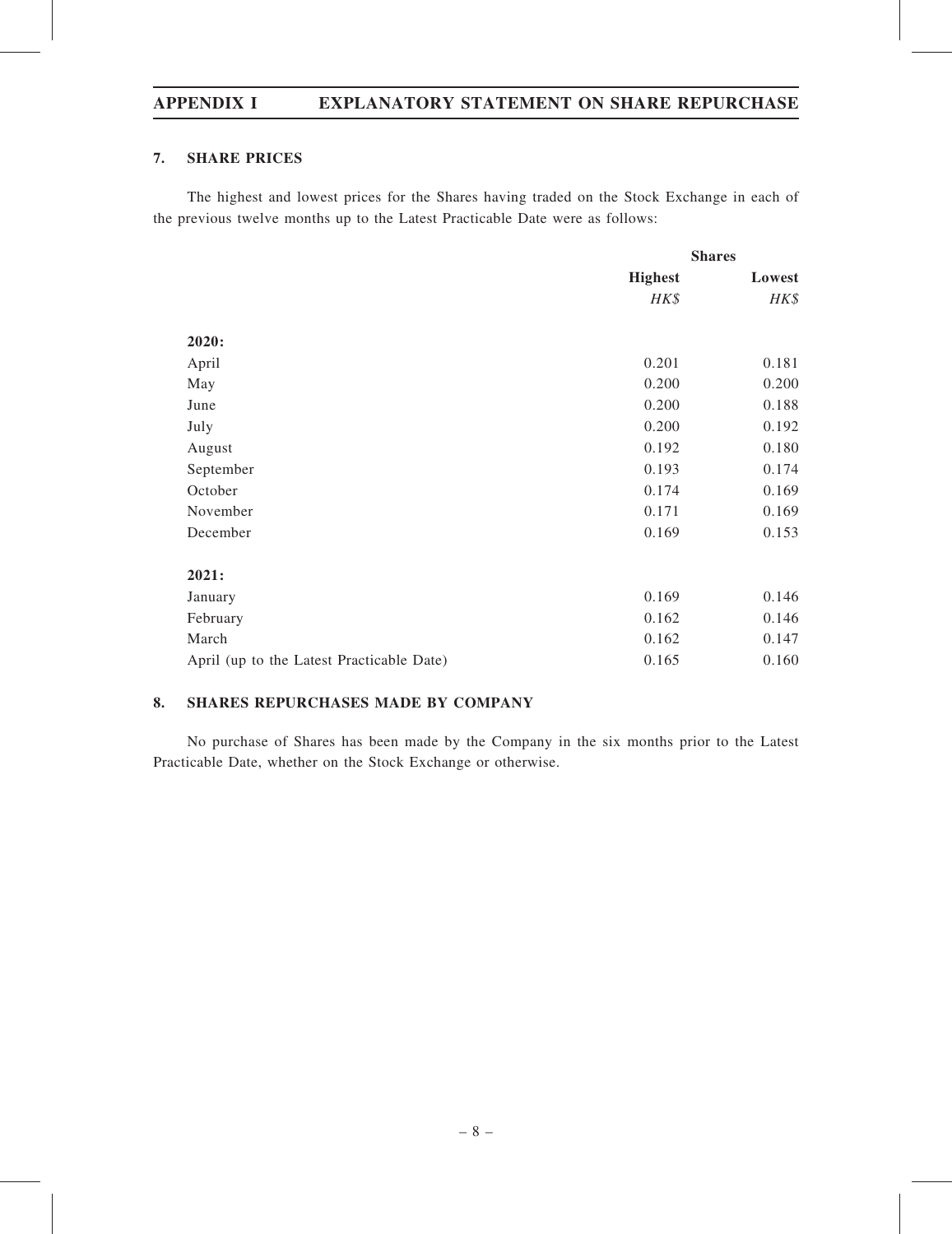#### (1) Mr. Chen Yang

Mr. CHEN Yang, aged 56, is the Executive Director and Vice General Manager of the Company. Mr. Chen joined the Group in June 2015 and assists the general manager in the daily operations of the Group.

Mr. Chen has approximately 30 years' experience in finance management. Mr. Chen has taken up a number of management posts, including a vice general manager of Fuzhou Harmony Piano Co., Ltd. (福州和聲鋼琴股份有限公司), a vice general manager of the finance department of Fujian Huamin Industrial Group Company Limited (福建華閩實業(集 團)有限公司) and the financial controller of Fujian Investment and Development Company Limited. Mr. Chen obtained his bachelor degree in economics from Xiamen University in the PRC. Mr. Chen is a senior economist.

#### Length of service

Mr. Chen's service with the Company does not have a fixed term but he is subject to the retirement by rotation pursuant to the amended and restated articles of association of the Company. Pursuant to the service contract entered into between Mr. Chen and the Company, Mr. Chen is entitled to receive a salary of HK\$585,000 per annum (including basic salaries and other benefits). The emoluments of Mr. Chen are determined by reference to his qualifications expenses and responsibilities and are subject to review by the Board from time to time. In the financial year ended 31 December, 2020, Mr. Chen received HK\$585,000 during the period under review.

#### Interests in shares

As far as the Directors are aware, as at the Latest Practicable Date, Mr. Chen was not interested or deemed to be interested in the shares or underlying shares of the Company or its associated corporations pursuant to Part XV of the SFO.

#### Relationships

As far as the Directors are aware, Mr. Chen does not have any relationships with any other Director, senior management, substantial Shareholders (as defined in the Listing Rules), or controlling Shareholders (as defined in the Listing Rules) of the Company.

# Information that needs to be disclosed and matters that need to be brought to the attention of the Shareholders

There is no information of Mr. Chen which is discloseable pursuant to any of the requirements under Rules  $13.51(2)(h)$  to  $13.51(2)(v)$  of the Listing Rules and there are no other matters concerning Mr. Chen that need to be brought to the attention of the Shareholders.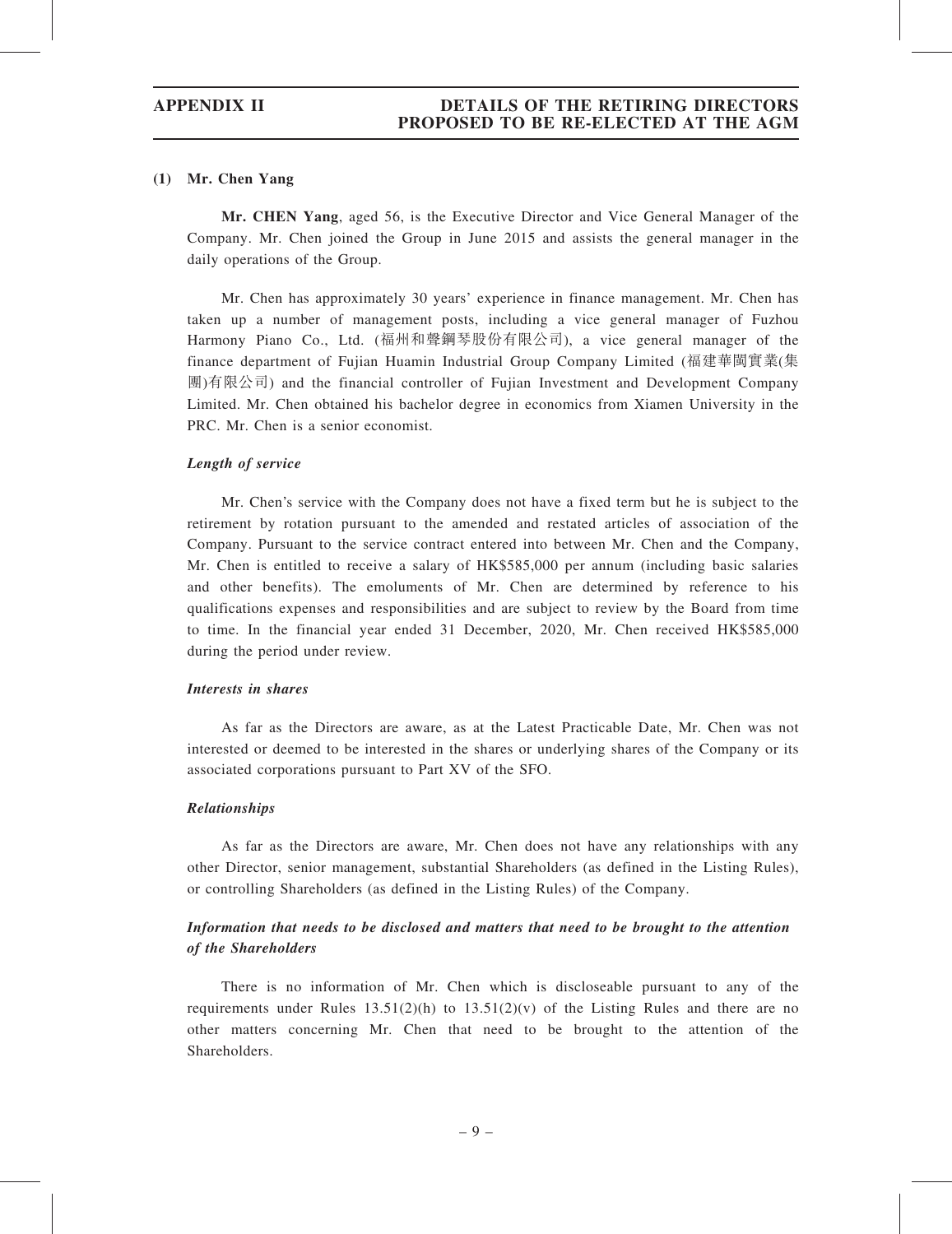#### (2) Mr. Feng Qiang

Mr. FENG Qiang, aged 54, is the assistant of General Manager of Fujian Tourism Development Group Company Limited ("FTDC"), the Director of Investment and Planning Department of FTDC, the chairman and general manager of Fujian Tourism Investment Holdings Company Limited. Mr. Feng joined the Group in January 2005.

He spent years of research in the Chinese Academy of Social Science at Fujian for corporate strategies and reforms. He also has practical experience in corporate investment planning, operational management and corporate restructuring during his service in the government of Fujian Province and its related companies. Mr. Feng has over 30 years' corporation and investment management experience.

Mr. Feng has a bachelor degree in economics from Shanghai University of Finance and Economics.

### Length of service

There is no service contract between Mr. Feng and the Company. Mr. Feng service with the Company does not have a fixed term, nor does he receive any emolument for being the non-executive Director of the Company, but he is subject to the retirement by rotation pursuant to the amended and restated articles of association of the Company.

#### Interests in shares

As far as the Directors are aware, as at the Latest Practicable Date, Mr. Feng was not interested or deemed to be interested in the shares or underlying shares of the Company or its associated corporations pursuant to Part XV of the SFO.

#### Relationships

As far as the Directors are aware, Mr. Feng does not have any relationships with any other Director, senior management, substantial Shareholders (as defined in the Listing Rules), or controlling Shareholders (as defined in the Listing Rules) of the Company.

# Information that needs to be disclosed and matters that need to be brought to the attention of the Shareholders

There is no information of Mr. Feng which is discloseable pursuant to any of the requirements under Rules  $13.51(2)(h)$  to  $13.51(2)(v)$  of the Listing Rules and there are no other matters concerning Mr. Feng that need to be brought to the attention of the Shareholders.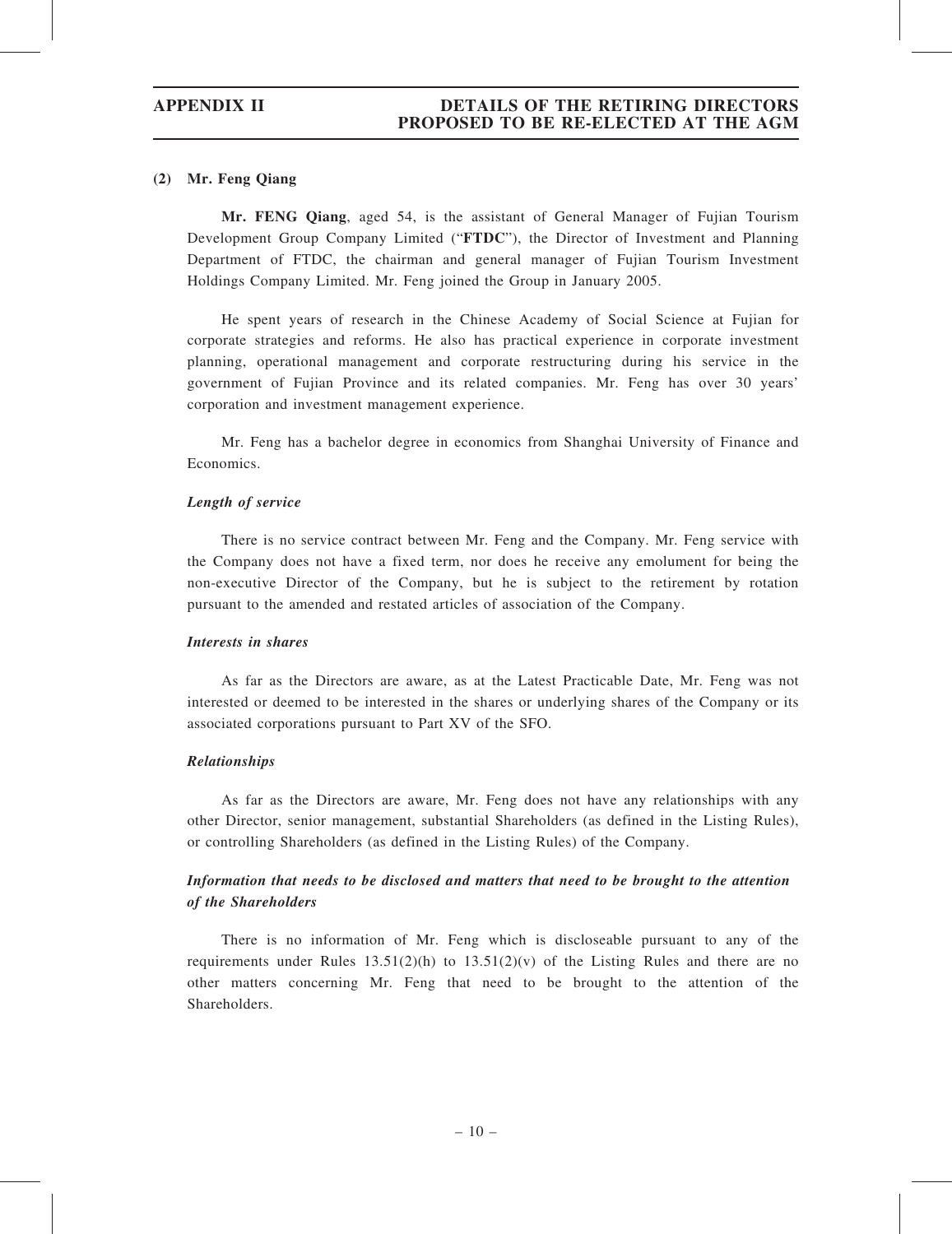#### (3) Ms. Liu Mei Ling Rhoda

Ms. LIU Mei Ling Rhoda, aged 59, joined the Group on 1 January 2019 as independent non-executive director, chairman of audit committee, and committee member of nomination committee and remuneration committee.

Ms. Liu is a Member of the Canadian Institute of Chartered Professional Accountants, Fellow Practicing Member of the Hong Kong Institute of Certified Public Accountants, Fellow Member of the Taxation Institute of Hong Kong, and Fellow Member of the Hong Kong Institute of Directors. Ms. Liu holds a Bachelor of Art Degree in Finance and Commercial Studies from University of Western Ontario in Canada, Professional Degree in China Law from Tsinghua University in China, and a Master of Business Administration Degree from McMaster University in Canada. Ms. Liu is currently a Practicing Certified Public Accountant in Hong Kong and sole proprietor of Liu & Wong, Certified Public Accountants. Ms. Liu is an independent non-executive director and the chairperson of the audit committee of Modern Health Technology Holdings Limited (Stock code: 919).

Ms. Liu is a member of the 12th Liaoning Provincial Committee of The Chinese People's Political Consultation Conference.

### Length of service

Pursuant to the letter of appointment issued by the Company to Ms. Liu was reappointed one on 1 January, 2021 with a term of two years, expiring on 31 December, 2022. She is also subject to retirement by rotation and re-election at the annual general meeting of the Company in accordance with the amended and restated articles of association of the Company. In the financial year ended 31 December, 2020, Ms. Liu received a total emolument of HK\$120,000.

#### Interests in shares

As far as the Directors are aware, as at the Latest Practicable Date, Ms. Liu was not interested or deemed to be interested in the shares or underlying shares of the Company or its associated corporations pursuant to Part XV of the SFO.

### Director's emoluments

Pursuant to the service contract entered into between Ms. Liu and the Company, Ms. Liu is entitled to receive a salary of HK\$120,000 per annum. The emoluments of Ms. Liu are determined with reference to his duties, responsibilities and time commitment and the Company's remuneration policy and are subject to review by the Board from time to time.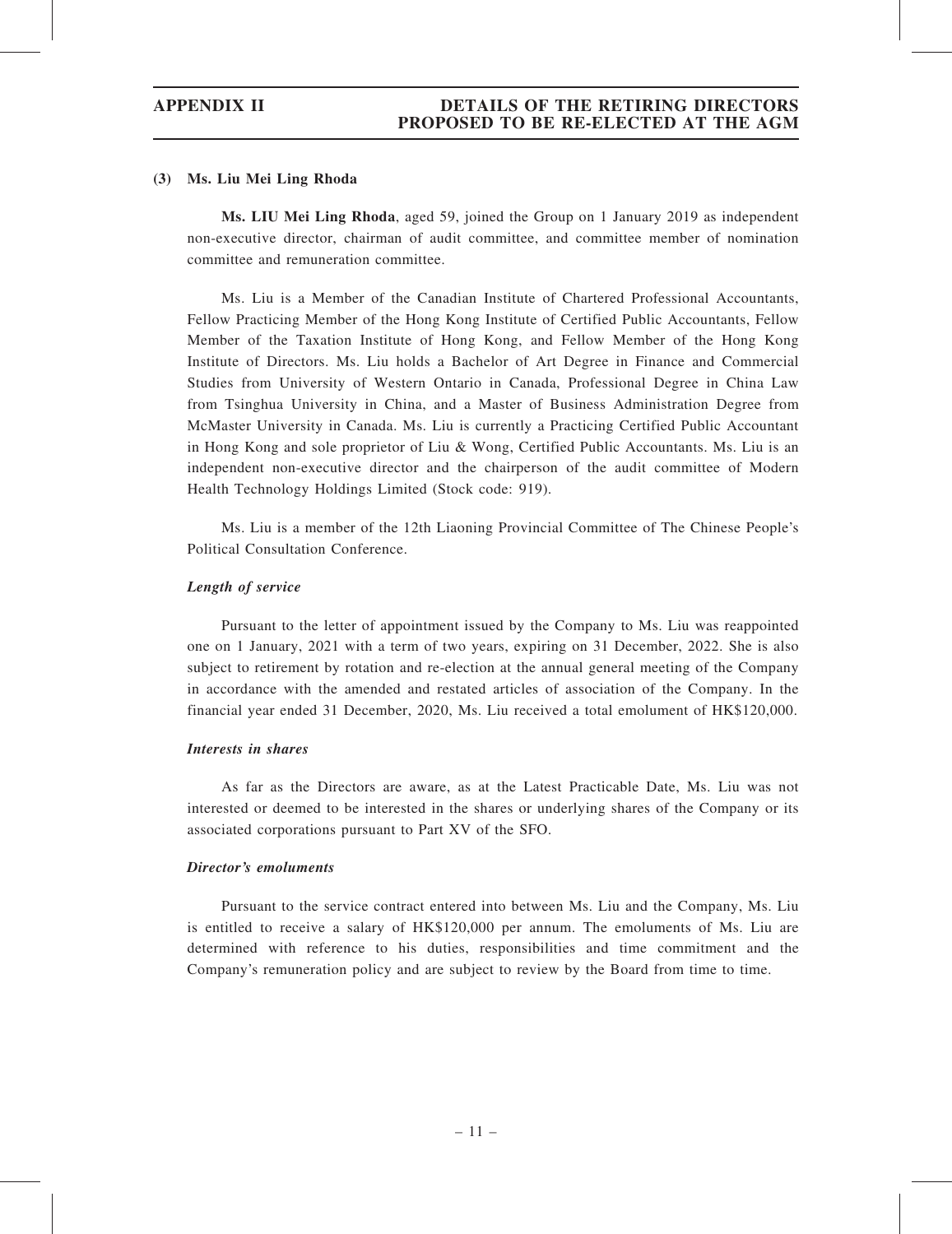### Relationships

As far as the Directors are aware, Ms. Liu does not have any relationships with any other Director, senior management, substantial Shareholders (as defined in the Listing Rules), or controlling Shareholders (as defined in the Listing Rules) of the Company.

# Information that needs to be disclosed and matters that need to be brought to the attention of the Shareholders

There is no information of Ms. Liu which is discloseable pursuant to any of the requirements under Rules  $13.51(2)(h)$  to  $13.51(2)(v)$  of the Listing Rules and there are no other matters concerning Ms. Liu that need to be brought to the attention of the Shareholders.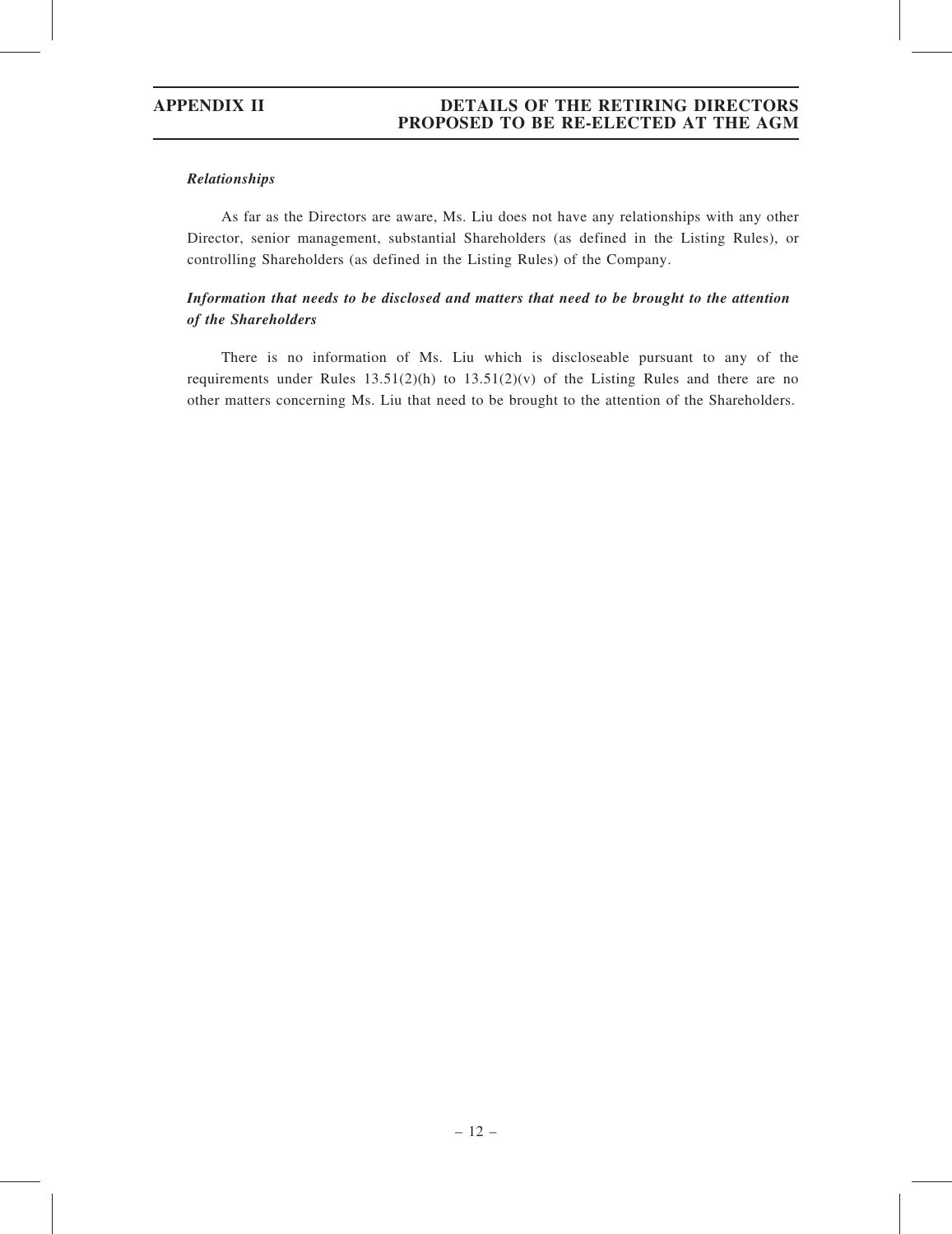

# FUJIAN HOLDINGS LIMITED

(Incorporated in Hong Kong with limited liability) (Stock Code: 00181)

NOTICE IS HEREBY GIVEN that the annual general meeting (the "AGM") of Fujian Holdings Limited (the ''Company'') will be held at SOHO 2, 6 Floor, IBIS HONG KONG CENTRAL & SHEUNG WAN HOTEL, No. 28 Des Voeux Road West, Sheung Wan, Hong Kong on Monday, 24 May 2021 at 10:00 a.m. for the following purposes:

# As Ordinary Business:

- 1. To receive, consider and adopt the audited financial statements of the Company and its subsidiaries and the Reports of the Directors and Auditors for the year ended 31 December, 2020;
- 2. (i) To re-elect Mr. Chen Yang as Director;
	- (ii) To re-elect Mr. Feng Qiang as Director;
	- (iii) To re-elect Ms. Liu Mei Ling Rhoda as Director;
	- (iv) To authorise the Board of Directors to fix the Directors' remuneration;
- 3. To appoint HLB Hodgson Impey Cheng Limited as auditors of the Company and to authorize the board of directors to fix their remuneration;

# As Special Business:

To consider and, if thought fit, pass with or without amendments, the following resolutions as Ordinary Resolutions:

- 4. ''THAT:
	- (a) subject to paragraph (c) of this Resolution, the exercise by the Directors of the Company during the Relevant Period (as hereinafter defined) of all the powers of the Company to allot, issue and deal with additional shares in the share capital of the Company and to make or grant offers, agreements and options (including warrants, bonds, notes, debentures and other securities which carry rights to subscribe for or are convertible into shares) which might require the exercise of such power be and is hereby generally and unconditionally approved;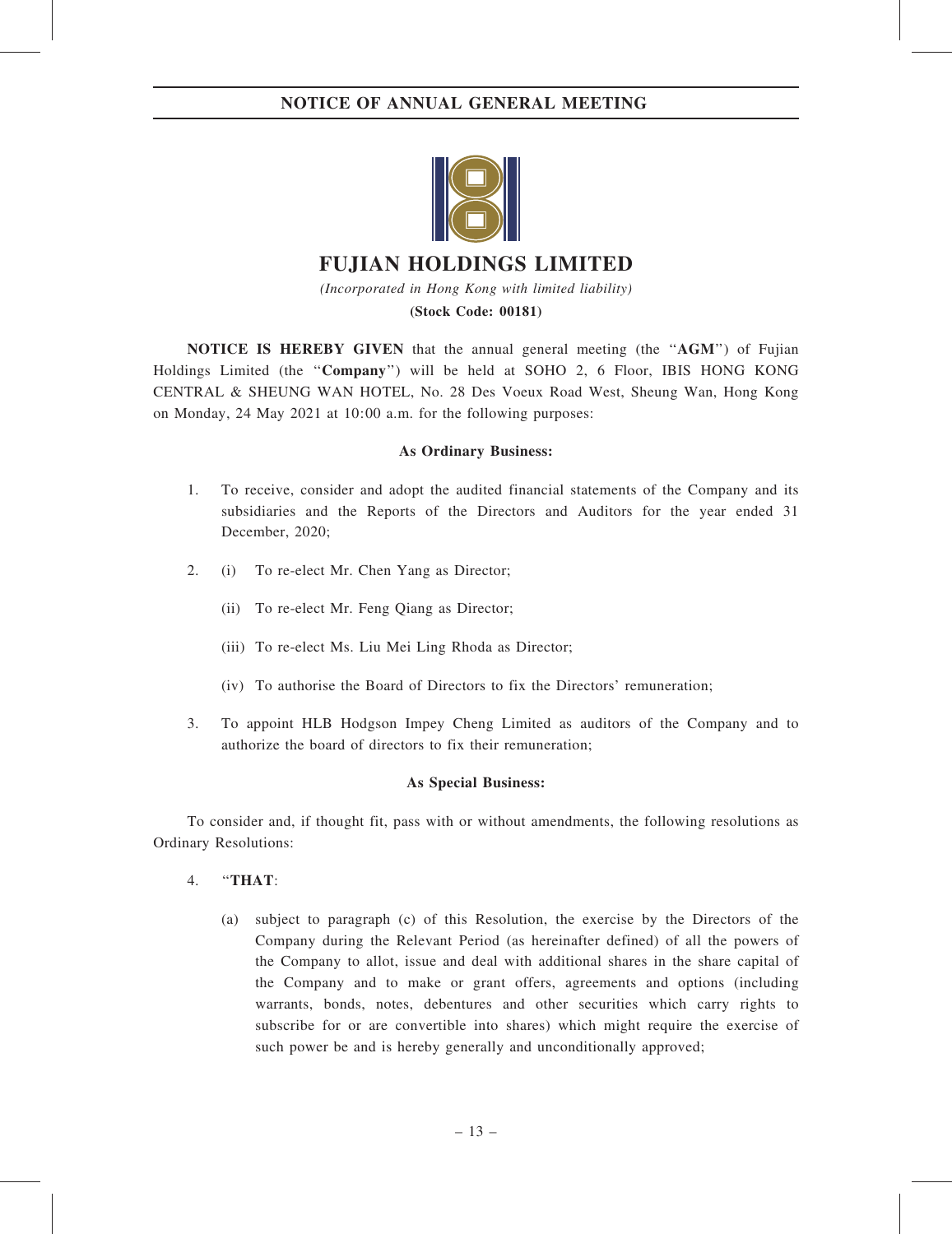# NOTICE OF ANNUAL GENERAL MEETING

- (b) the approval in paragraph (a) above shall authorise the Directors of the Company during the Relevant Period to make or grant offers, agreements and options which might require the exercise of such powers after the end of the Relevant Period;
- (c) the aggregate number of Shares issued and allotted or agreed conditionally or unconditionally to be allotted (whether pursuant to an option, warrants or otherwise) by the Directors of the Company pursuant to the authority in paragraph (a) of this resolution, otherwise than pursuant to (i) a Rights Issue (as hereinafter defined), or (ii) an issue of shares upon the exercise of options granted under any share option scheme or similar arrangement for the time being adopted for the grant or issue of shares or rights to acquire shares in the Company, or (iii) an issue of shares as scrip dividends pursuant to the articles of association of the Company from time to time, or (iv) any issue of shares in the Company upon the exercise of rights of subscription or conversion under the terms of any existing warrants of the Company or any existing securities of the Company which carry rights to subscribe for or are convertible into shares of the Company, shall not exceed 20 per cent of the total number of issued shares of the Company at the date of passing this Resolution, and the said approval shall be limited accordingly; and
- (d) for the purpose of this Resolution:

"Relevant Period" means the period from the passing of this Resolution until whichever is the earliest of:

- (i) the conclusion of the next annual general meeting of the Company;
- (ii) the expiration of the period within which the next annual general meeting of the Company is required by the Companies Ordinance or the articles of association of the Company to be held; and
- (iii) the date on which the authority set out in this Resolution is revoked or varied by an ordinary resolution of the shareholders in general meeting of the Company;

''Rights issue'' means an offer of shares in the share capital of the Company open for a period fixed by the Directors of the Company to holders of shares whose names appear on the register of members of the Company on a fixed record date in proportion to their then holdings of such shares (subject to such exclusion or other arrangements as the Directors of the Company may deem necessary or expedient in relation to fractional entitlements or having regard to any restrictions or obligations under the laws of, or the requirements of, any recognised regulatory body or any stock exchange in any territory applicable to the Company).''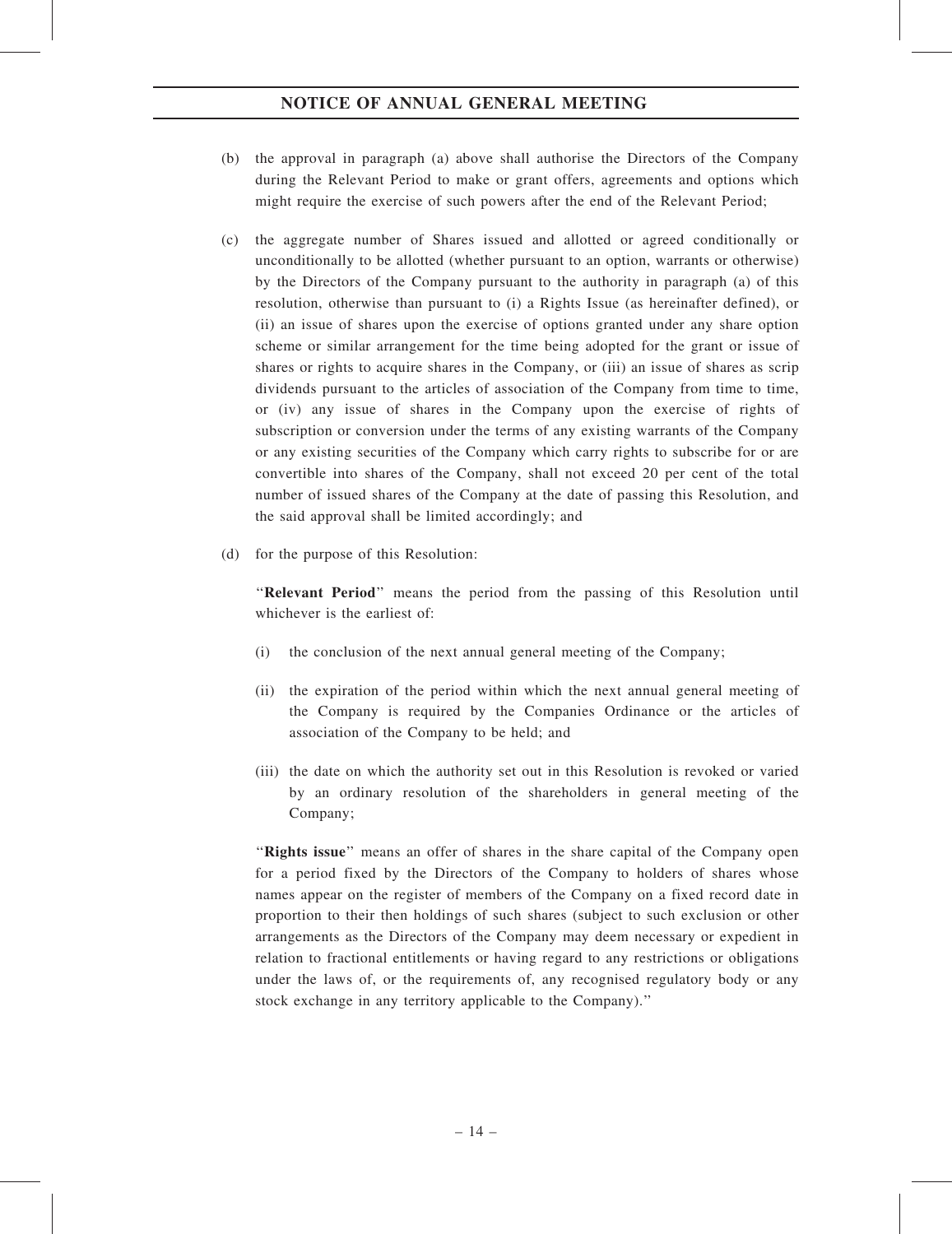# 5. ''THAT:

- (a) subject to paragraph (b) of this Resolution, the exercise by the Directors of the Company during the Relevant Period (as hereinafter defined) of all the powers of the Company to repurchase shares of the Company on The Stock Exchange of Hong Kong Limited (the "Stock Exchange") or on any other stock exchange on which the shares of the Company may be listed and recognised by the Securities and Futures Commission of Hong Kong and the Stock Exchange for this purpose, subject to and in accordance with all applicable laws and the requirements of the Rules Governing the Listing of Securities on The Stock Exchange or of any other stock exchange as amended from time to time, be and is hereby generally and unconditionally approved;
- (b) the number of shares of the Company which the Company is authorized to repurchase pursuant to the approval in paragraph (a) of this Resolution shall not exceed 10 per cent of the total number of issued shares of the Company at the date of passing this Resolution, and the said approval shall be limited accordingly; and
- (c) for the purpose of this Resolution: ''Relevant Period'' means the period from the passing of this Resolution until whichever is the earliest of:
	- (i) the conclusion of the next annual general meeting of the Company;
	- (ii) the expiration of the period within which the next annual general meeting of the Company is required by the Companies Ordinance or the Articles of Association of the Company to be held; and
	- (iii) the date on which the authority set out in this Resolution is revoked or varied by an ordinary resolution of the shareholders in general meeting of the Company.''
- 6. ''THAT conditional upon the passing of Resolutions (4) and (5) as set out in the notice convening this meeting, the general mandate granted to the Directors of the Company to exercise the powers of the Company to allot, issue and deal with shares in the Company pursuant to Resolution (4) set out in the notice convening this meeting be and is hereby extended by the addition to the aggregate number of shares which may be allotted and issued or agreed conditionally or unconditionally to be allotted and issued by the Directors of the Company pursuant to such general mandate of a number representing the aggregate number of shares repurchased by the Company pursuant to the mandate to repurchase shares of the Company as referred to in Resolution (5) set out in the notice convening this meeting, provided that such extended number of shares shall not exceed 10 per cent of the total number of issued shares of the Company at the date of passing this Resolution.''

By Order of the Board Chen Yangbiao Chairman

Hong Kong, 21 April, 2021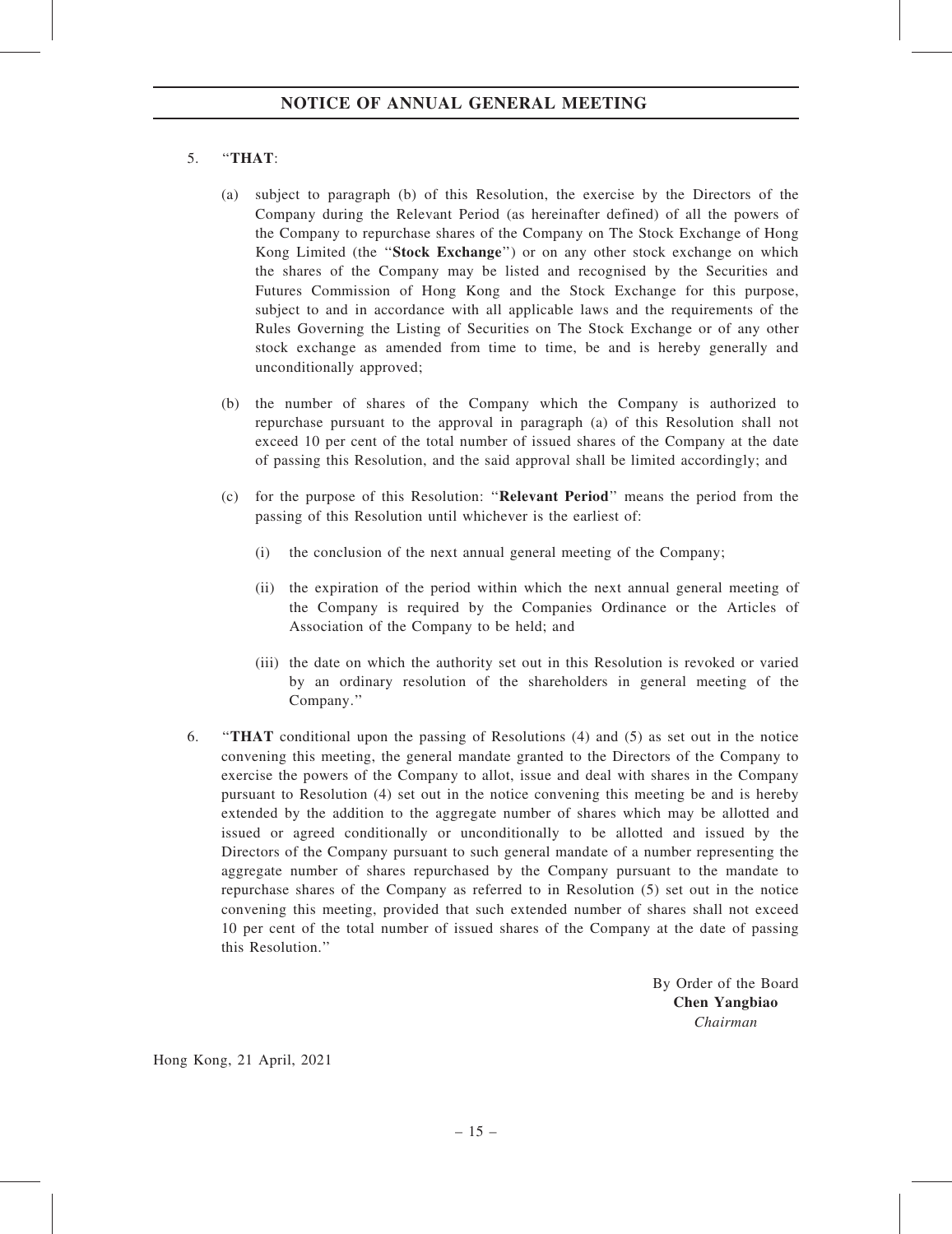# NOTICE OF ANNUAL GENERAL MEETING

#### Notes:

- 1. A member of the Company entitled to attend and vote at the AGM shall be entitled to appoint another person as his/ her/its proxy to attend and vote instead of him/her/it. A member who is the holder of two or more shares may appoint more than one proxy to represent him/her/it and vote on his/her/its behalf at the AGM. A proxy need not be a member of the Company.
- 2. In the case of joint holders of a share of the Company, any one of such joint holders may vote, either in person or by proxy, in respect of such share as if he/she were solely entitled thereto in the AGM, but if more than one of such joint holders are present at any meeting, the vote of the senior who tenders a vote, whether in person or by proxy, shall be accepted to the exclusion of the votes of the other joint holders, and for this purpose seniority shall be determined by the order in which the names stand in the register of members of the Company in respect of the joint holding.
- 3. To be valid, a form of proxy, together with any power of attorney or other authority, if any, under which it is signed or a notarially certified copy of that power or authority shall be deposited at the Company's share registrar, Tricor Standard Limited at Level 54, Hopewell Centre, 183 Queen's Road East, Hong Kong not later than 48 hours before the time of the AGM.
- 4. For the purposes of determining shareholders' eligibility to attend and vote at the meeting, the register of members of the Company will be closed. Details of such closures are set out below:

| Latest time to lodge transfer documents for registration | 4:30 p.m. on 17 May, $2021$              |
|----------------------------------------------------------|------------------------------------------|
| Closure of register of members                           | 18 to 24 May, 2021 (both days inclusive) |
| Record date                                              | 24 May, 2021                             |

During the above closure periods, no transfer of shares will be registered. To be eligible to attend, all properly completed transfer forms accompanied by the relevant share certificates must be lodged for registration with the Company's share registrar, Tricor Standard Limited, at Level 54, Hopewell Centre, 183 Queen's Road East, Hong Kong no later than the aforementioned latest time.

- 5. In the event that a black rainstorm warning signal or a tropical cyclone warning signal number 8 or above is hoisted or remains hoisted at any time after 7:00 a.m. on the date of the AGM, the AGM will be adjourned until further notice.
- 6. If a black rainstorm warning signal or tropical cyclone warning signal number 8 or above is cancelled at or before 06:30 a.m. on the date of the AGM, and where conditions permit, the AGM will be held as scheduled.
- 7. In relation to resolution no. 2 in this notice, Mr. Chen Yang, Mr. Feng Qiang and Ms. Liu Mei Ling Rhoda will retire at the AGM and will be eligible for re-election. Details of the above Directors that are required to be disclosed under the Rules Governing the Listing of Securities on The Stock Exchange are set out in Appendix II to the circular of the Company.
- 8. In relation to the ordinary resolutions set out in resolutions no. 4, 5 and 6 of the above notice, the Directors wish to state that they have no immediate plan to issue any new shares or repurchase any existing shares of the Company.
- 9. Delivery of an instrument appointing a proxy shall not preclude a shareholder from attending and voting in person at the AGM convened and in such event, the instrument appointing a proxy shall be deemed to be revoked.
- 10. Further announcement notifying shareholders of the Company of details (including the date, time and venue) of any adjourned meeting will be posted on the websites of The Stock Exchange of Hong Kong Limited and the Company.